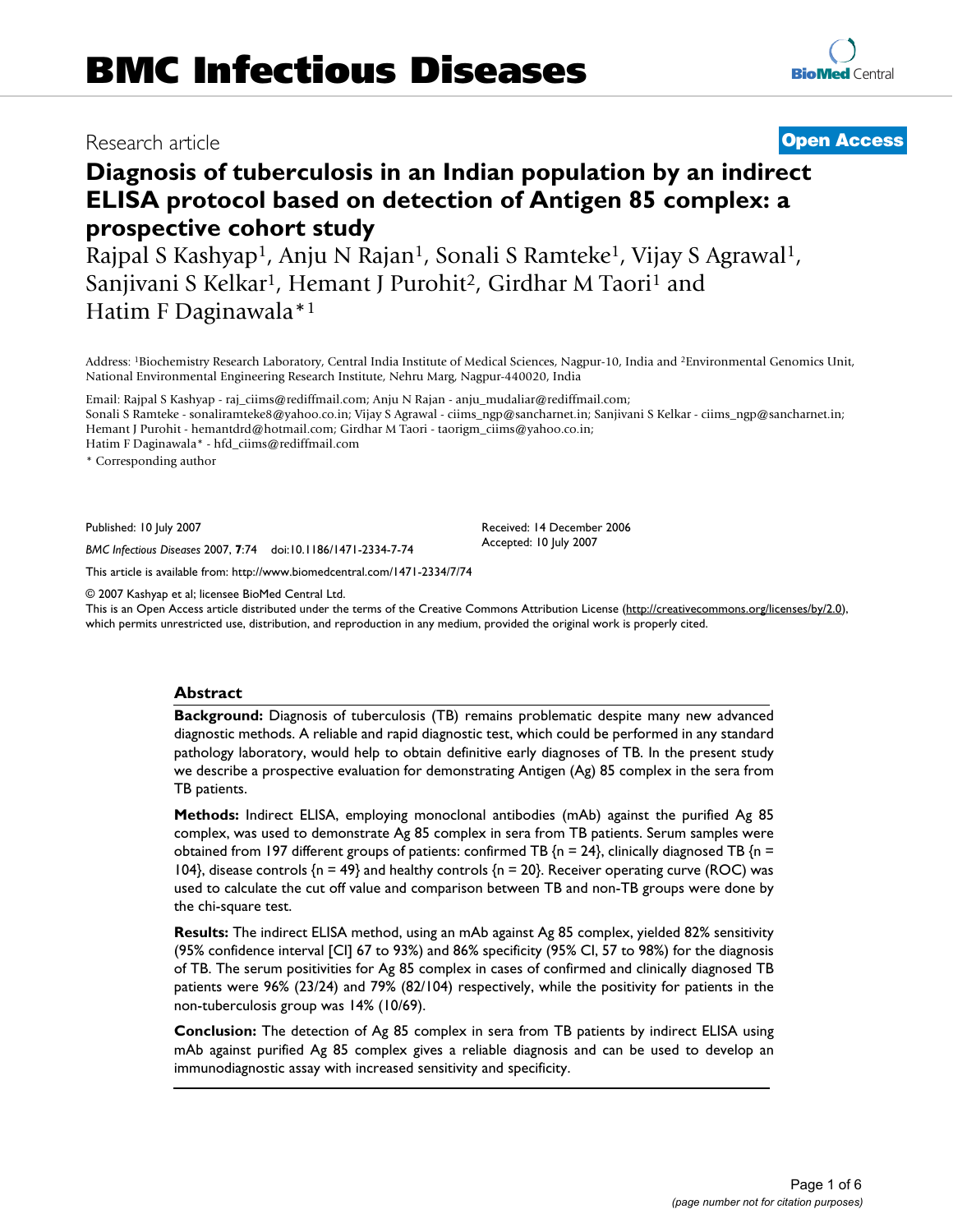# **Background**

One third of the global population is believed to be infected with *M. tuberculosis* bacilli (MTB) complex, the causative agent of tuberculosis (TB) [1]. The recent increase of this endemic disease is due to its occurrence in association with human immunodeficiency virus (HIV); this co-infection has aggravated the existing situation [2]. Fast and accurate diagnosis of TB is very important element in global health measures to control the disease [3]. Traditionally, diagnosis of TB rests on sputum examination and cultures for acid-fast bacilli (AFB) [4]. However, the sensitivity of the sputum smear for AFB is very poor and facilities for mycobacterial culture are often scarce in regions where tuberculosis is common; and even when they are available, culture results are frequently usually too late to affect initial management [5].

The Mantoux Tuberculin Skin Test (TST), which uses five tuberculin units of purified protein derivative, is the standard routine method for detecting *M. tuberculosis* infection. Since TST is generally used to determine asymptomatic infection, the false-negative rate cannot be calculated. A negative TST does not rule out TB disease in a child. False-positive reactions to TST are often attributed to asymptomatic infection by non-tuberculous mycobacteria in the environment. The relatively low sensitivity and specificity of TST makes the test very useful for people at high risk of TB infection or disease but undesirable for people at low risk [6,7]. The QuantiFerron TB test was recently developed to overcome some of the limitations of the TST; however, the 12 hrs time limit on whole blood processing is a major weakness in terms of its applications in a reference laboratory setting [8]. Recently Diagnostic polymerase chain reaction (PCR) using specific primers as markers for *M. tuberculosis* is not performed correctly in all clinical laboratories and shows variable sensitivity and specificity [9]. Many serological assays have been tried, but nearly all have failed to improve upon the time-honored sputum smear and culture approach [10-14].

We have previously demonstrated the presence of a 30 kD-protein antigen in cerebrospinal fluid (CSF) from confirmed and suspected tuberculous meningitis (TBM) patients [15]. This 30 kD protein band was excised from the gel, digested with trypsin and analyzed by liquid chromatography tandem mass spectrometry (LC-MS/MS) and two-dimensional polyacrylamide gel electrophoresis (2DPAGE). Together, these studies identified the components of the TBM-specific 30 kD antigen: two mycobacterial antigens, Rv 3804c and Rv1886c (Ag 85 A and B respectively, both members of Ag 85 complex), and one host-derived protein (immunoglobulin [Ig] Kappa light chain VLJ region; accession no. BAC01690.1) [16]. Concurrently, antibodies generated against the 30-kD protein

were found to react with most CSF samples from TBM patients.

Ag85 complex comprises three related major secretary proteins of *M. tuberculosis*, which have been the focus of extensive research for several years: Ag85A (31 kD), Ag85B (30 kD) and Ag85C (31.5 kD). These antigens have also been demonstrated in the sputum of pulmonary TB patients [17]. Various forms of Ag 85 complex have previously been evaluated for antibody detection in extra-central nervous system TB [18-20]. In the present study, serum specimens from patients with TB were examined for the presence of *M. tuberculosis* Ag 85 complex by a sensitive and specific indirect ELISA protocol developed in our laboratory.

# **Methods**

# *Study subjects*

We prospectively selected serum samples from 128 active TB patients (81 male, 47 female; age 13–63 years) from inpatient and outpatient services at the Tuberculosis Center, Government Medical College (GMC), Nagpur and Central India Institute of Medical Sciences, Nagpur. In addition, selected patients admitted to the hospital for defined acute or chronic non-TB diseases (*n* = 49) including asthma (*n* = 10), neurological disorders (*n* = 09), respiratory symptoms (*n* = 08), gastrointestinal symptoms (*n* = 8), non-specific fever (n = 8), pneumonia (*n* = 2), bronchitis  $(n = 2)$ , lung cancer  $(n = 1)$  and lung infection  $(n = 1)$ 1), as well as 20 healthy volunteers (age 10–56) with no signs of clinical impairment and normal chest radiographs, were included as controls. All subjects were negative for HIV. Serum samples were obtained from almost all patients before initiation of AKT and were stored at - 20°C until they were tested. In India, BCG vaccination is given within one week of the birth of child; all subjects included in the study had been vaccinated with BCG. Samples were collected from all study groups for which patient's consent was obtained.

To diagnose active TB, sputum microscopy was done on two serial sputum samples by staining with Ziehl Neelson Stain as per the guidelines of India's Revised National Tuberculosis Control Programme. However, Of the 128 patients, only 24 patients had initial positive results for AFB in sputum samples. Final cultures for *M.tuberculosis* on Lowenstein-Jensen medium obtained after 6 weeks were positive. TB was confirmed if AFB and/or culture of sputum specimens were positive for *M. tuberculosis*. When both tests were negative, the patients were diagnosed by clinical symptoms. Clinical suspicion of tuberculosis was based on minimum of 3 symptoms of the following a) Chronic cough with or without expectoration/hemoptysis/chest pain of more than 2–3 weeks or past history of TB b) Fever more than 2–3 weeks c) Progressive unex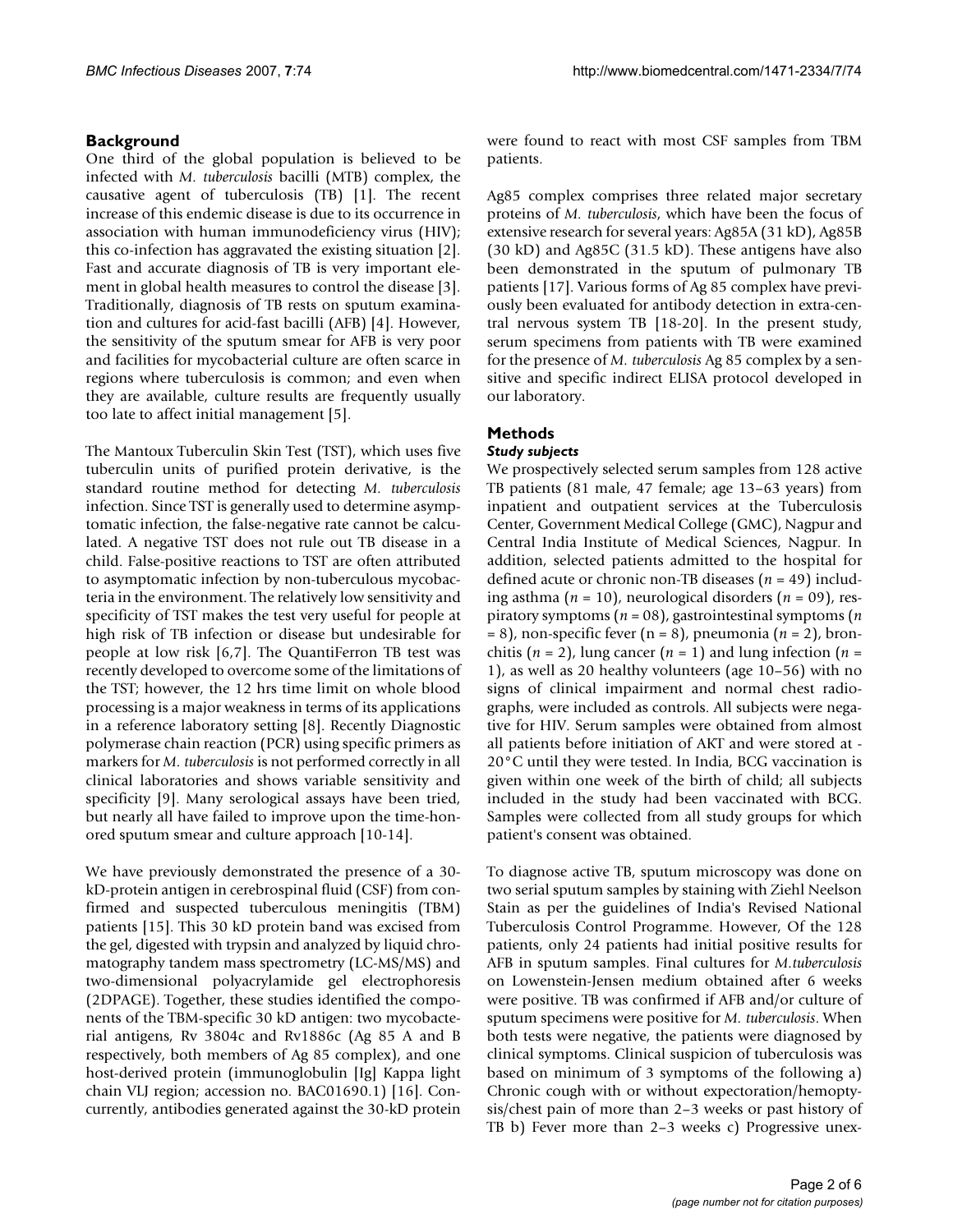plained weight loss d) loss of appetite e) night sweats. Radiographic features supporting the clinical diagnosis considered were lung parenchymal infiltration mainly involving apical and/or mid zone, miliary shadows and pleural effusion. Along with the above mentioned clinical features any one radiological feature was considered sufficient as supportive evidence. Ultrasound examination of chest was done in suspected cases of pleural effusion, which was also utilized for diagnostic pleural tap. Sputum samples of 41 TB patients with clinical diagnosis was available but were all negative to culture/AFB staining. All patients received anti-TB drug (not covered under DOT) in absence of any other therapy. Daily dosages were given as isoniazid 300 mg, rifampicin 450 mg or 600 mg, pyrazinamide 1.5 g or 2.0 g and ethambutol 25 mg/kg for the first 2 months. In the next 2 months rifampicin 450 mg or 600 mg, isoniazid 300 mg and ethambutol were given followed by ethambutol, rifampicin 450 mg or 600 mg and isoniazid 300 mg for the next 4 months.

Cases were followed at regular interval for a period of 9 months. Improvement in all subjects was judged clinically (Improvement in cough, fever, appetite, wieight gain etc) radiographic evidence (resolution of lesion on repeat chest × ray after 3 months of standard anti-TB treatment). All subjects including clinically diagnosed patients improved clinically and responded well to anti-Koch treatment (AKT) after three months of standard antituberculosis treatment. The Central India Institute of Medical Sciences Ethical Committee, Nagpur, India approved the study and all the analyses were performed double blinded.

# *Specimens*

Sputum specimens for ordinary examination by AFB and cultivation were obtained over three consecutive days. The sputum sample was digested and decontaminated with 2% sodium hydroxide and then processed for further investigation. Ziehl-Neelson acid fast staining was used to confirm the presence of acid-fast bacilli. Venous blood was collected from all the patients and control subjects. Blood was allowed to clot, and after centrifugation (1000 × *g*, 10 min) the serum was separated and stored at -20°C until it was used.

# *Antigen and antibody*

The purified Ag 85 complex and monoclonal antibodies against this complex (CS-90) were obtained from Colorado State University, USA through the TB Research Materials and Vaccine Testing Contract (NO1-AI-40091).

# *Indirect ELISA protocol*

Prior to patient sampling, the assay was standardized by incubating purified Ag 85 complex with the CS-90 mAb at different dilutions (1–500 ng/ml). Indirect ELISA was performed as described by Kashyap et al. [16]. Serum samples of 100 µl (1:200) from TB patients and control subjects were added to the microtiter wells and blocked with 0.5% bovine serum albumin (BSA) in phosphate buffered saline (PBS). After washing with PBS, the mAb (1:2000) was added and the plates were incubated at 37°C for 60 min. The wells were washed, and then secondary antibody (goat anti-rabbit IgG-HRP, 1:10000) was added and incubated for 60 min at 37°C. After another wash with PBS, 100 µl of TMB/H<sub>2</sub>O<sub>2</sub> substrate was added to the wells and incubated at room temperature for about 10 min. The reaction was then stopped with 100  $\mu$ l of 2.5 N H<sub>2</sub>SO<sub>4</sub>. The absorbance of each well was read at 450 nm. Samples with absorbance > 0.18 were considered positive. Each sample was tested in triplicate.

# *Western blotting*

Serum proteins at 30 µg/lane were separated by sodium dodecyl sulfate polyacrylamide gel electrophoresis (SDS-PAGE) [26] and transferred to polyvinyledineflouride (PVDF) membranes by electroblotting at 100 V for 3 hours. The membrane was treated with 50% v/v methanol immediately prior to and after the electroblotting. The membrane was then blocked with 0.5% BSA in PBS at 37°C for 60 min. After blocking, the membrane was washed with PBS ( $3 \times 10$  min), probed with CS-90 mAb (1:2000) and incubated at 37°C for 60 min. The membrane was then washed with PBS, followed by addition of 1:10,000 diluted affinity-purified anti-rabbit IgG conjugated to horseradish peroxidase (Genei, Bangalore, India) and incubated at 37°C for 60 min. After incubation, the membrane was washed extensively with PBS followed by addition of tetramethylbenzidine-hydrogen peroxide  $(TMB/H<sub>2</sub>O<sub>2</sub>)$ , which enabled the antibody reaction to be visualized.

# *Statistical analysis*

The sensitivities and specificities of developed Indirect ELISA based test for diagnosis of TB and Non-TB group were calculated. The positive and negative predicative values were calculated by using different rates of TB prevalence. Receiver operating curve (ROC) was used to calculate the cut off value and comparison between TB and non-TB groups was done by the chi-square test.

# **Results**

Different concentrations of Ag 85 complex antigen were titrated with the antibody and a standard curve was plotted. Figure 1 shows the increase in absorbance at 450 nm with increasing concentration of Ag 85 complex antigen during the standardization of the indirect ELISA method.

Table-1 shows the occurrence of Ag 85 complex antigen in sera from the TB and non-TB groups as determined by the indirect ELISA method along with mean absorbance (with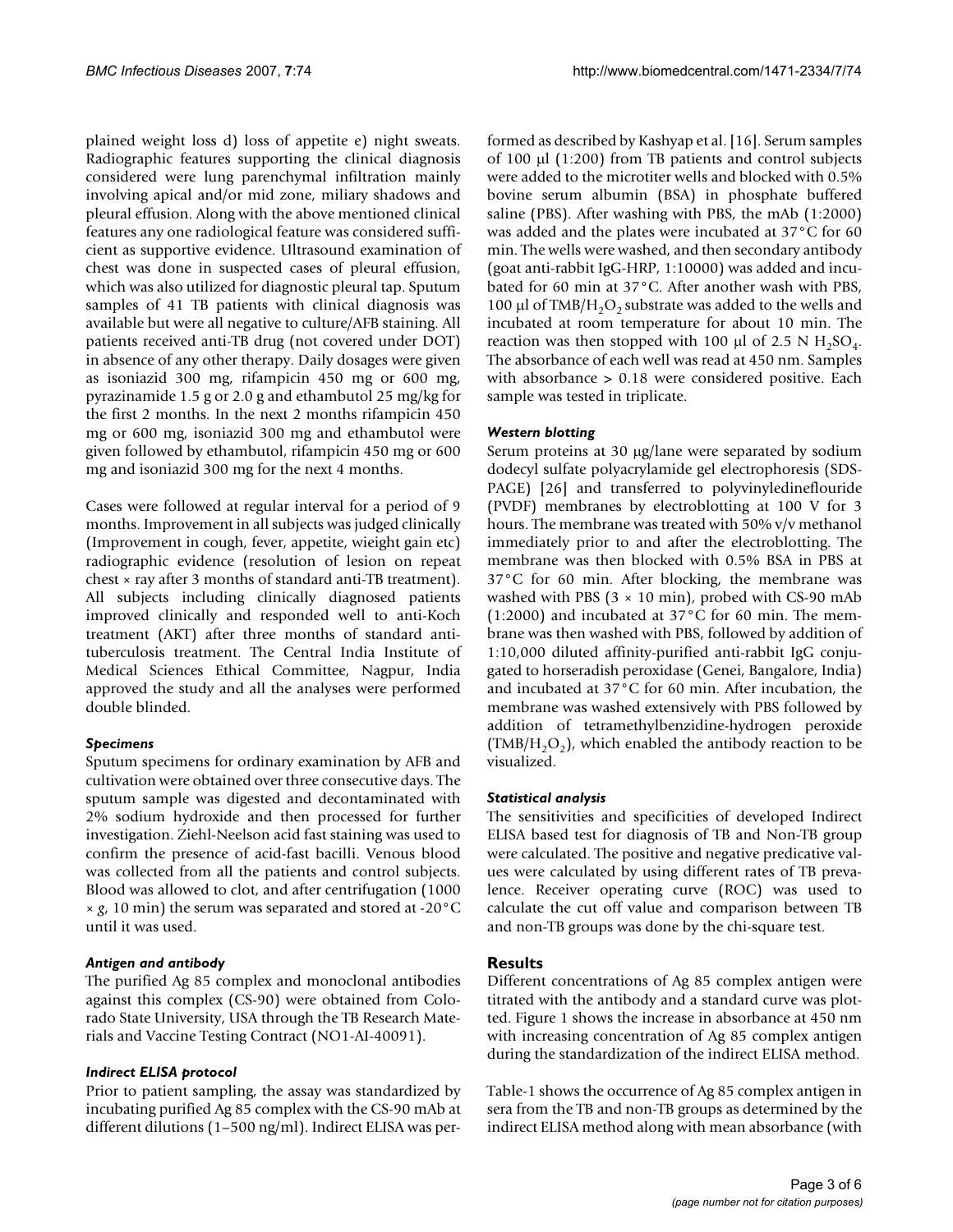

# Figure 1

Absorbance at 450 nm with increasing concentration of Ag 85 complex in the standardization of the indirect ELISA method.

range). Cutoff value of 0.18 was determined for ELISA test using ROC analysis. The serum positivities for Ag 85 complex antigen in cases of confirmed and clinically diagnosed TB patients were 96% (23/24) and 79% (82/104) respectively, while the positivity for patients in the nontuberculosis group was 14% (10/69). No Ag 85 complex was detected in the healthy control group. Overall, the indirect ELISA method yielded 82% sensitivity (95% confidence interval [CI] 67 to 93%) and 86% specificity (95% CI, 57 to 98%) for the diagnosis of TB using the mAb to Ag 85 complex. The mean absorbance value of Ag 85 complex antigen in the TB patients was  $0.42 \pm 0.22$  (range 0.03–0.92), significantly higher than in the non-TB group (0.16 ± 0.08; range 0.01–0.36; *P* < 0.001). There was a significant difference in the mean Ag 85 complex antigen activity between the confirmed TB patients  $(0.64 \pm 0.22)$ ; range 0.22 – 0.92) and the clinically diagnosed TB patients (0.37 ± 0.19; range 0.03 – 0.92;*P* < 0.0001) (Table-1).

Box plots of the Ag 85 complex activity in sera from confirmed and clinically diagnosed TB patients, non-TB disease patients and healthy control group with cut off value are shown in figure 2 together with the 90<sup>th</sup> percentile range, 75 th and 25 th percentiles. The serum samples from the TB and non-TB patients were separated by onedimensional electrophoresis and blotted on to PVDF membranes. Figure 3 depicts immunoblotting with specific rabbit antibodies against Ag 85 complex antigen. The serum of a TB patient (lane 1) shows reactivity for Ag 85 complex antigen, which was absent in case of a non-TB patient (lane 2).

# **Discussion**

Various immunoassays for detecting antigen or antibody in serum samples with different sensitivities and specificities have been developed. However, despite extensive work on the diagnosis of TB, only few diagnostic tests are available [21-24]. We previously isolated a 30 kD protein from CSF of TBM patients and characterized it using LC-MS/MS analysis and N-terminal sequencing. These studies demonstrated that the 30 kD protein contains Rv3804c (Ag 85A) and Rv1886 c (Ag 85 B), both components of the Ag 85 complex, and one host-derived protein immunoglobulin [Ig] kappa light chain VLJ region; accession no.BAC01690 [4,17].

In the present study, using an indirect ELISA method, we have conducted a prospective study for demonstrating Ag 85 complex in sera from TB patients using a mAb against the complex. The data demonstrate that the positivities for Ag 85 complex antigen in cases of confirmed and clinically diagnosed TB patients were 96% (23/24) and 79% (82/104) respectively, while the positivity for patients in the non-tuberculosis group was 14% (10/69). The reason for these false positive results is unclear but latent infection cannot be ruled out. However, Ag 85 complex was not detected in any of the healthy control group. Overall, the indirect ELISA method yielded 82% sensitivity and 86% specificity for the diagnosis of TB using the mAb against Ag 85 complex.

There are not many reports about the detection of Ag 85 complex in sera from TB patients. Bentley-Hibbert et al.

**Table 1: Demonstration of Ag 85 complex in sera from tuberculosis and non-tuberculosis patients by indirect ELISA method using the mAb against purified Ag 85 complex along with mean absorbance (with range)**

| <b>Patient group</b>                                       | Positivity for Ag 85 complex<br>(cutoff of 0.18) | <b>Negativity for Ag</b><br>85 complex | Absorbance<br>$(Mean \pm 2SD)$ | Range         |
|------------------------------------------------------------|--------------------------------------------------|----------------------------------------|--------------------------------|---------------|
| Tuberculosis group ( $n = 128$ )                           | 105 (82.03%)                                     | 23 (17.96%)                            | $0.42 \pm 0.22$                | $0.03 - 0.92$ |
| Confirmed ( $n = 24$ ) (AFB & ulture positive)             | 23 (95.83%)                                      | l (4.17%)                              | $0.64 \pm 0.22$                | $0.22 - 0.92$ |
| Clinically diagnosed ( $n = 104$ ) (AFB & ulture negative) | 82 (78.84%)                                      | 22(21.16%)                             | $0.37 \pm 0.19$                | $0.03 - 0.92$ |
| Non-tuberculosis group (69)                                | 10(14.49%)                                       | 59 (85. 51%)                           | $0.16 \pm 0.08$                | $0.01 - 0.36$ |
| Disease Control( $n = 49$ )                                | 10(20.40%)                                       | 39 (79.59%)                            | $0.17 \pm 0.09$                | $0.01 - 0.36$ |
| Healthy Control( $n = 20$ )                                | $0(0\%)$                                         | 20 (100%)                              | $0.13 \pm 0.05$                | $0.02 - 0.21$ |

The data are expressed as mean ± SD.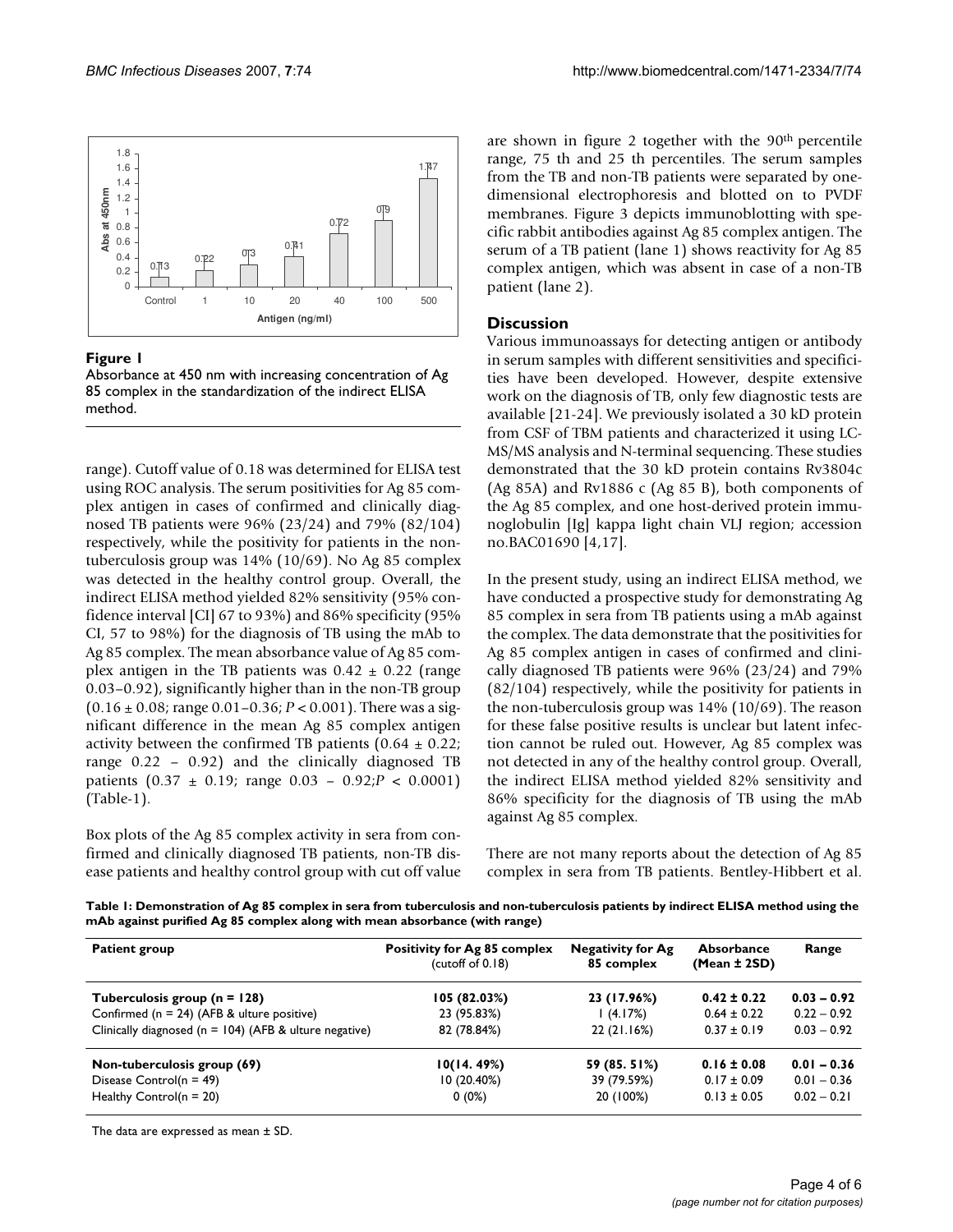

# Figure 2

Box plot demonstrating Ag 85 complex in sera from confirmed and clinically diagnosed TB patients, non-TB disease patients and healthy control group. The box plot shows the 5<sup>th</sup> and 95 th percentiles (bars), 75 th and 25<sup>th</sup> percentiles (boxes) and median (bars in boxes). N -numbers of individual in each group. (---- cut-off value).

[25] measured the complex antigen in serum and urine by a mAb-based dot-immunobinding assay in 56 patients and controls with known skin test reactivity. The median serum Ag 85 complex levels were higher in patients with active TB than in patients with non-TB pulmonary disease or in healthy controls, suggesting that measurement of circulating Ag 85 complex might be developed into a diagnostic test for active tuberculosis infection. Similarly, Sánchez-Rodríguez et al. [26] determined the IgG antimycobacterial antibody response to Ag 85 complex antigen and showed a sensitivity of 72% and a specificity of 100%. Overall, these findings support our results, suggesting that detection of Ag85 complex might be developed into a diagnostic test for TB. However, one study has shown lower sensitivity with respect to examination of circulating Ag85 complex in patients with active TB [27].



# Figure 3

Immunoblot analysis using specific antibodies against Ag85 in serum samples from TB (lane A) and non-TB patients (lane B). Note the presence of Ag 85 complex (30 kD) only in TB patient serum.

Several previous studies have reported that Ag 85 complex is the immunodominant antigen in all mycobacteria including lepra bacillus and environmental mycobacteria, so it may give false results with other mycobacterial diseases [28]. However, when we evaluated the expression of Ag 85 complex in sera from twenty-five leprosy patients using the same protocol, the results were negative in all but one patient (unpublished observations). In any case, even though the lepra bacillus belongs to the same genus as the tuberculosis organism and has Ag 85 complex, it produces a clinical picture of leprosy that differs vastly from that of TB. Therefore, it is not difficult to rule out leprosy clinically as distinct from other infections. Moreover, the presence of Ag 85 complex in environmental mycobacteria and BCG would be unlikely to influence the interpretation of our results, because almost all the controls (i.e. non-TB patients and healthy subjects) included in the study were vaccinated with BCG and exposed to the same environment.

In this study, we have used an indirect ELISA method to detect *M. tuberculosis* Ag 85 complex in sera from TB and non-TB patients. Indirect ELISA is technically very simple and affordable in underdeveloped and developing countries. In the absence of sophisticated methods, such as molecular methods based on nucleic acid amplification and T cell-based immunological tests, indirect ELISA has become widely accepted for diagnosing tuberculosis and would potentially decrease the cost of the antibody reagent compared to the traditional sandwich ELISA system.

# **Conclusion**

Detection of Ag 85 complex in TB patient sera by indirect ELISA using a mAb to Ag 85 complex gives reliable diagnosis and does not give false results with other non-tuberculosis diseases. It could be used for developing an immunodiagnostic assay with increased sensitivity and specificity. Such a test would be rapid, sensitive and costeffective and could be performed easily in any standard pathology laboratory.

# **Competing interests**

The author(s) declare that they have no competing interests.

# **Authors' contributions**

RSK carried out the study design, data collection, statistical analysis, data interpretation, literature search and manuscript preparation. ANR and SSR carried out the experiments and data collection. VSA and SSK collected the data from all patients. HJP participated in the preparation of the manuscript and data interpretation. GMT provided assistance in preparation of the manuscript, data interpretation, study design and collecting funds. HFD supervised the study design, statistical analysis, data inter